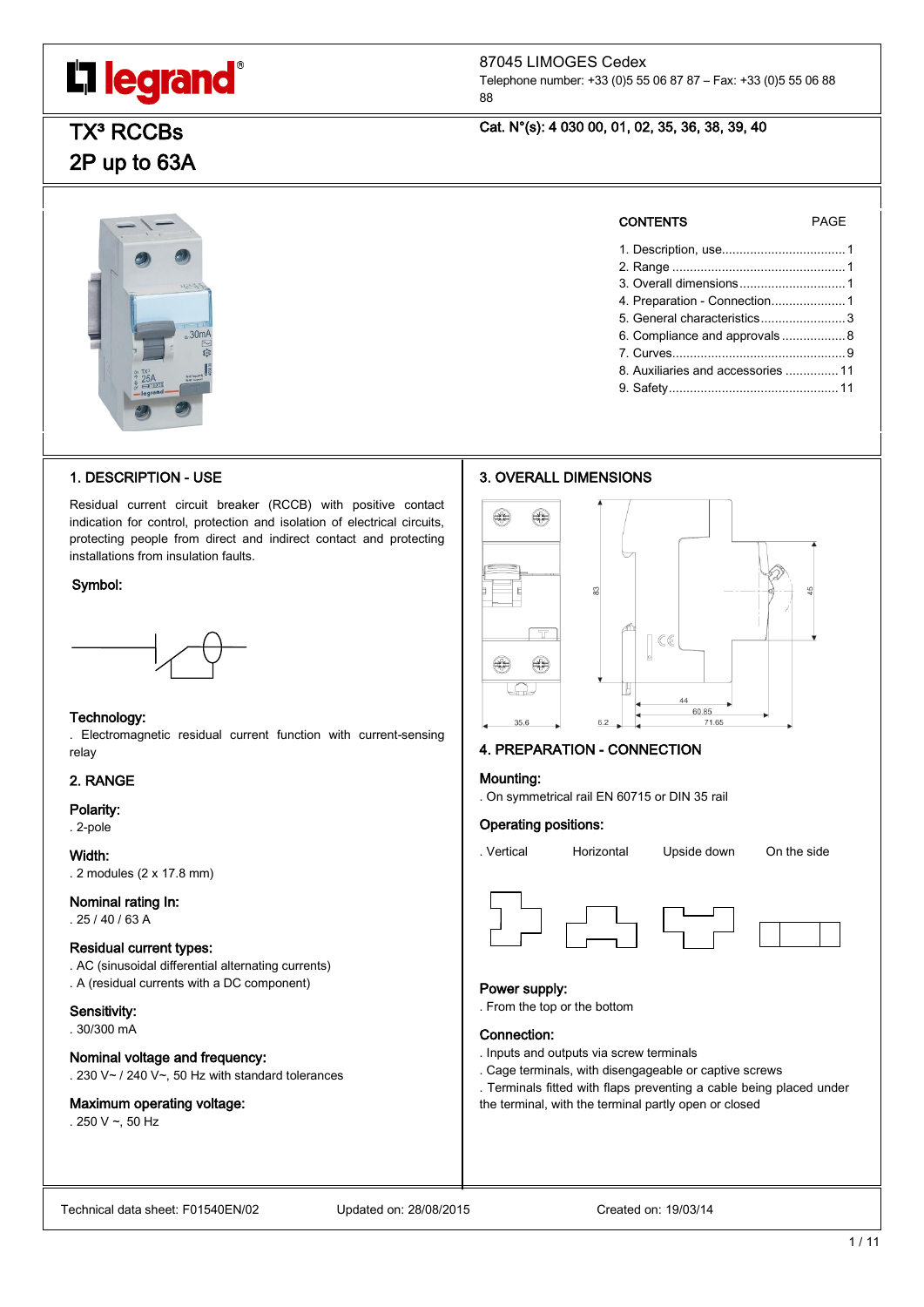# 4. PREPARATION - CONNECTION (continued)

#### Terminal arrangement:

- . Terminals protected against direct finger contact IP20, wired device
- . Alignment and spacing of the terminals permitting shutters with the other products via toothed supply busbars
- . Terminal depth: 14 mm
- . Terminal capacity: 60 mm²
- . Screw head: mixed head, slotted head and Philips / Pozidriv no. 2
- . Tightening torques:
	- Minimum / Maximum: 1.2 Nm / 3.5 Nm
	- Recommended: 2.5 Nm

# Conductor types:

- . Copper cables at the top and bottom of the product
	- Cable cross-section:

|                | Without ferrule                       | With ferrule                          |
|----------------|---------------------------------------|---------------------------------------|
|                | $1 \times 0.75$ to 50 mm <sup>2</sup> |                                       |
| Rigid cable    | <b>or</b>                             |                                       |
|                | $2 \times 0.75$ to 16 mm <sup>2</sup> |                                       |
|                | $1 \times 0.75$ to 35 mm <sup>2</sup> |                                       |
| Flexible cable | or                                    | $1 \times 0.75$ to 25 mm <sup>2</sup> |
|                | $2 \times 0.75$ to 16 mm <sup>2</sup> |                                       |

#### Required tools:

. For the terminals:

- 5.5 mm / 6.5 mm blade screwdriver recommended
- Pozidriv n°2 / Philips N°2 screwdriver recommended

. For the latching:

- 5.5 mm blade screwdriver recommended / 6 mm maximum
- Pozidriv n°2 / Philips N°2 screwdriver recommended

#### Manual actuation:

. Manual action via ergonomic 2 position handle:

- I-On, device closed O-Off, device open

# Contact status display:

- . By marking of the product:
	- I-On : closed contacts
	- O-Off : open contacts

#### Residual current trip display:

. Handle at the bottom position, the residual current is released

#### Lockout:

. Padlocks possible in the open or closed positions with padlock support (Cat. No. 4 063 03) and Ø5 mm padlock (Cat. No. 4 063 13) or Ø6 mm padlock (Cat. No. 227 97)

#### Sealing:

. Possible in the open or closed positions

# Labelling:

I

. Circuit identification by way of a label inserted in the label holder situated on the front of the product





Technical data sheet: F01540EN/02 Updated on: 28/08/2015 Created on: 19/03/14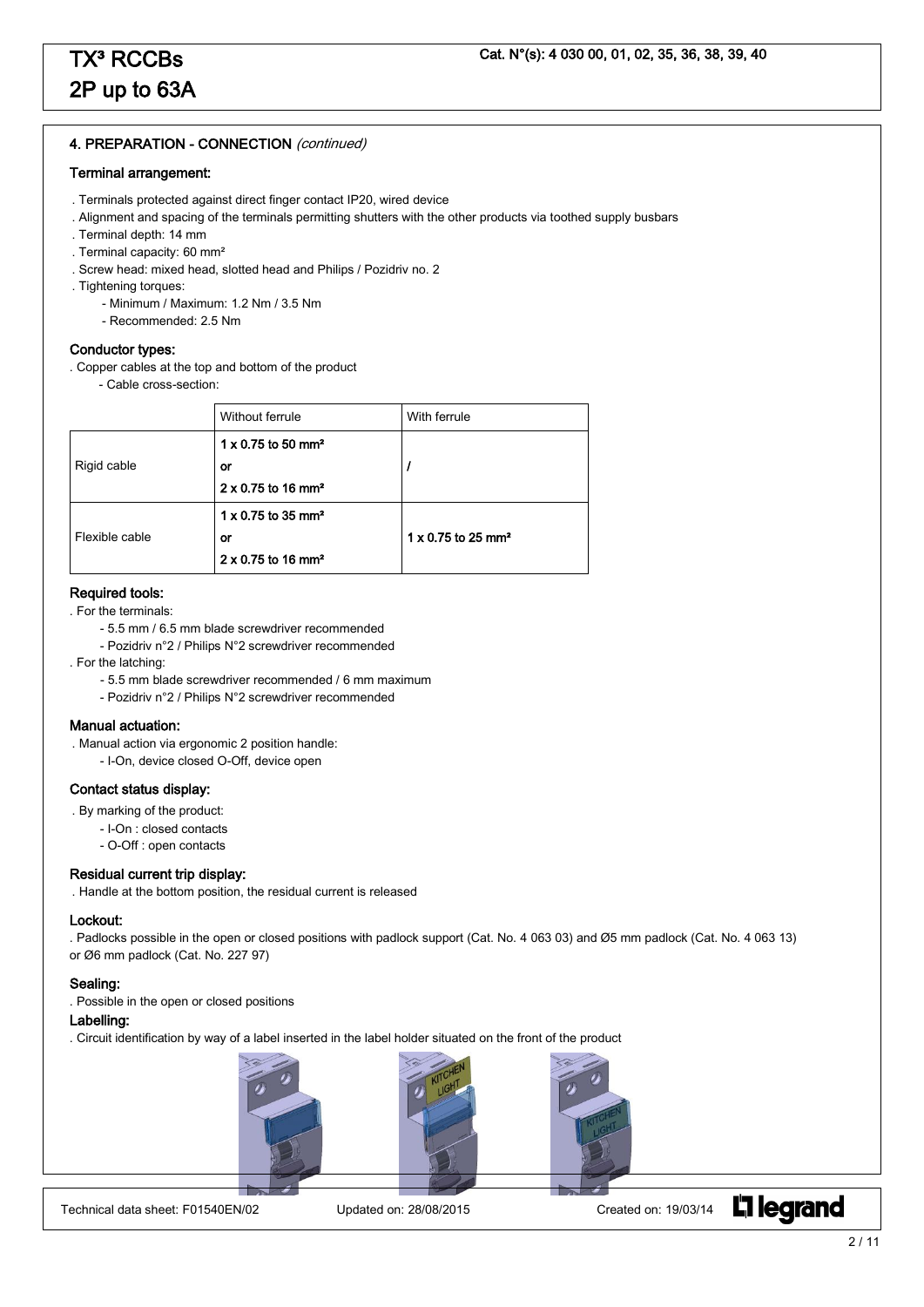# 5. GENERAL CHARACTERISTICS

### Neutral earthing system:

. IT, TT and TN

### Marking:

. Marking on the "front side": (by permanent ink pad printing)



. Marking on the upper panel: (by permanent ink pad printing)







Nominal voltage

Circuit diagram

# Test operating voltage:

- . 30 mA AC type: from 180 V to 250 V~
- . 300 mA AC type: from 115 V to 250 V~
- . 30 mA A type: from 180 V to 250 V~

#### Rated conditional short-circuit current:

. Inc = 10 kA, in accordance with EN/IEC 61008-1

### Rated conditional short-circuit residual current:

.  $IAC = 10$  kA, in accordance with EN/IEC 61008-1

#### Rated residual breaking capacity:

.  $I\Delta m = 1000$  A, in accordance with EN/IEC 61008-1

#### Rated breaking and making capacity:

| In accordance with EN/IEC 61008-1, |                |  |  |  |  |
|------------------------------------|----------------|--|--|--|--|
| . In = 25 / 40 A                   | : $Im = 500 A$ |  |  |  |  |
| . In = $63$ A                      | : Im = 630 A   |  |  |  |  |

#### Specific use:

. Appropriate to operate in humid atmosphere and polluted by a chlorined environment (pool-type)

#### Protection against overloads:

. The RCCB must be protected against overloads (either upstream or downstream) by a fuse or a circuit breaker, which has a maximum of the same nominal current as the residual current switch.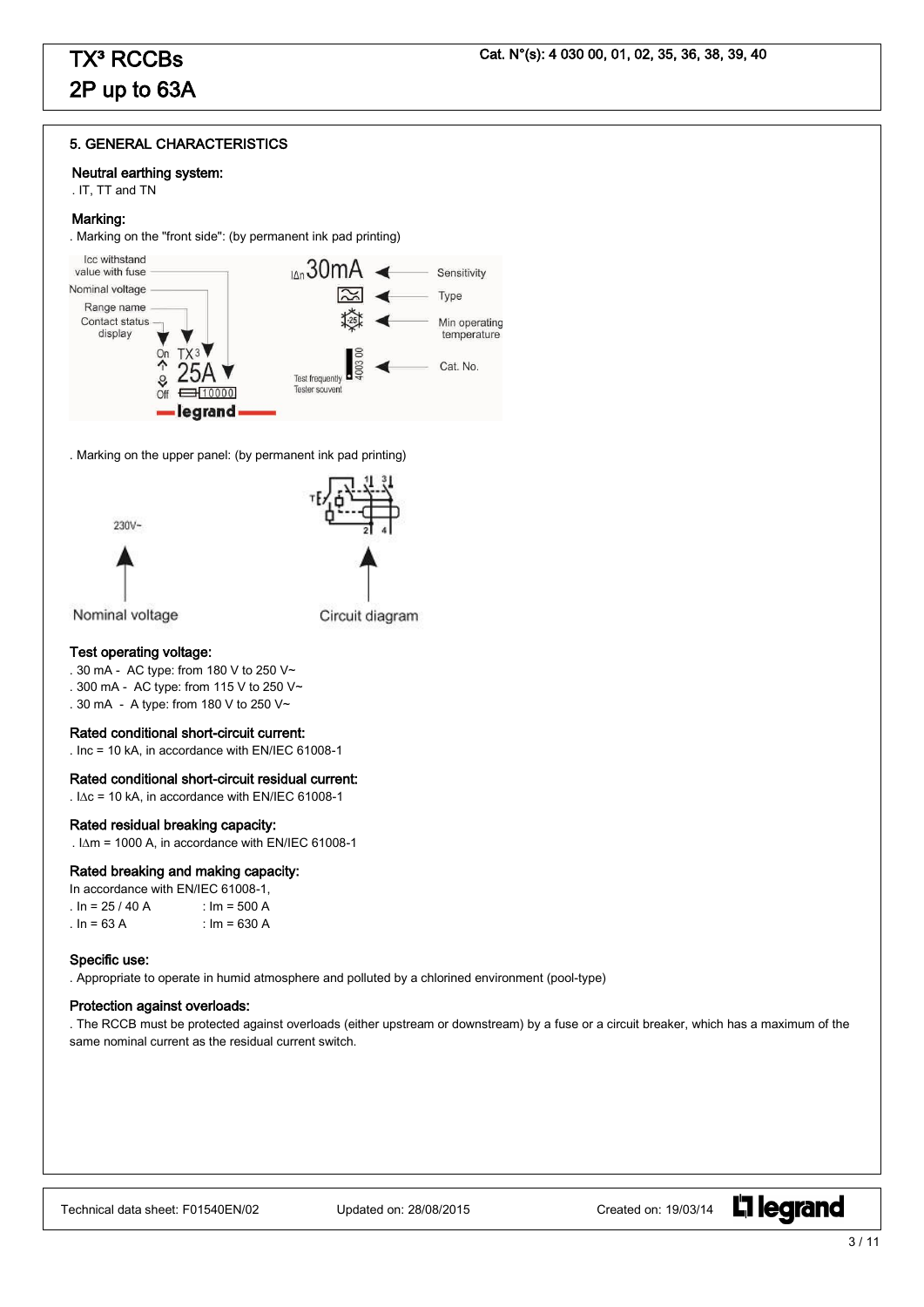# 5. GENERAL CHARACTERISTICS

### Protection against short-circuits:

. The RCCB must be protected upstream against short circuits using a fuse or a circuit breaker. Its resistance to short circuits when associated with a Legrand circuit breaker or fuse is compliant with the values stated in the tables below:

. Association with a fuse:

| Downstream   | Upstream                                    |                                            |  |  |  |  |  |
|--------------|---------------------------------------------|--------------------------------------------|--|--|--|--|--|
| <b>RCCB</b>  | gG or aM type fuse                          |                                            |  |  |  |  |  |
| Rating       | 63 A<br>80 A<br>$\leq 50$ A<br>$\geq$ 100 A |                                            |  |  |  |  |  |
| 25 A to 63 A | 100 kA                                      | <b>15 kA</b><br>50 kA<br>10 <sub>k</sub> A |  |  |  |  |  |

. Association with a circuit breaker:

|                     |              |                        | Upstream circuit breaker |
|---------------------|--------------|------------------------|--------------------------|
|                     |              | TX <sup>3</sup> 4500 A | TX <sup>3</sup> 6000 A   |
| Downstream RCCB TX3 | Curves       | C                      | C                        |
|                     | In           | $\leq 40$ A            | $\leq 40$ A              |
| 2P - 230 V~         | 25 A to 63 A | 6 kA                   | 10 kA                    |

|             |              | Upstream circuit breaker DX <sup>3</sup> |                             |                              |                              |  |  |
|-------------|--------------|------------------------------------------|-----------------------------|------------------------------|------------------------------|--|--|
|             |              | DX <sup>3</sup> 4500 / 6 kA              | DX <sup>3</sup> 4500 / 6 kA | DX <sup>3</sup> 6000 / 10 kA |                              |  |  |
|             |              | $P+N$                                    | 3P/4P                       | $P+N$                        | DX <sup>3</sup> 6000 / 10 kA |  |  |
|             |              | 1 mod                                    | 3 mod                       | 1 mod                        |                              |  |  |
| Downstream  | Curves       | <b>B&amp;C</b>                           | С                           | <b>B&amp;C</b>               | <b>B, C &amp; D</b>          |  |  |
| RCCB TX3    | In           | $\leq 40$ A                              | $\leq$ 32 A                 | $\leq$ 40 A                  | $\leq 63$ A                  |  |  |
| 2P - 230 V~ | 25 A to 63 A | 6 <sub>k</sub> A                         | 10 kA                       | 10 <sub>k</sub> A            | <b>16 kA</b>                 |  |  |

|             |              | Upstream circuit breaker      |                               |                     |              |                       |
|-------------|--------------|-------------------------------|-------------------------------|---------------------|--------------|-----------------------|
|             |              | DX <sup>3</sup> 10000 / 16 kA |                               |                     |              |                       |
|             |              | $P+N$                         | DX <sup>3</sup> 10000 / 16 kA | $DX^3$ 25 kA        | $DX^3$ 36 kA | DX <sup>3</sup> 50 kA |
|             |              | 1 mod                         |                               |                     |              |                       |
| Downstream  | Curves       | C                             | <b>B, C &amp; D</b>           | <b>B. C &amp; D</b> | C            | <b>B. C &amp; D</b>   |
| RCCB TX3    | In           | $\leq$ 20 A                   | $\leq$ 125 A                  | $\leq$ 125 A        | $\leq 80$ A  | $\leq 63$ A           |
| 2P - 230 V~ | 25 A to 63 A | 16 kA                         | 25 kA                         | 36 kA               | 50 kA        | 70 kA                 |

Technical data sheet: F01540EN/02 Updated on: 28/08/2015 Created on: 19/03/14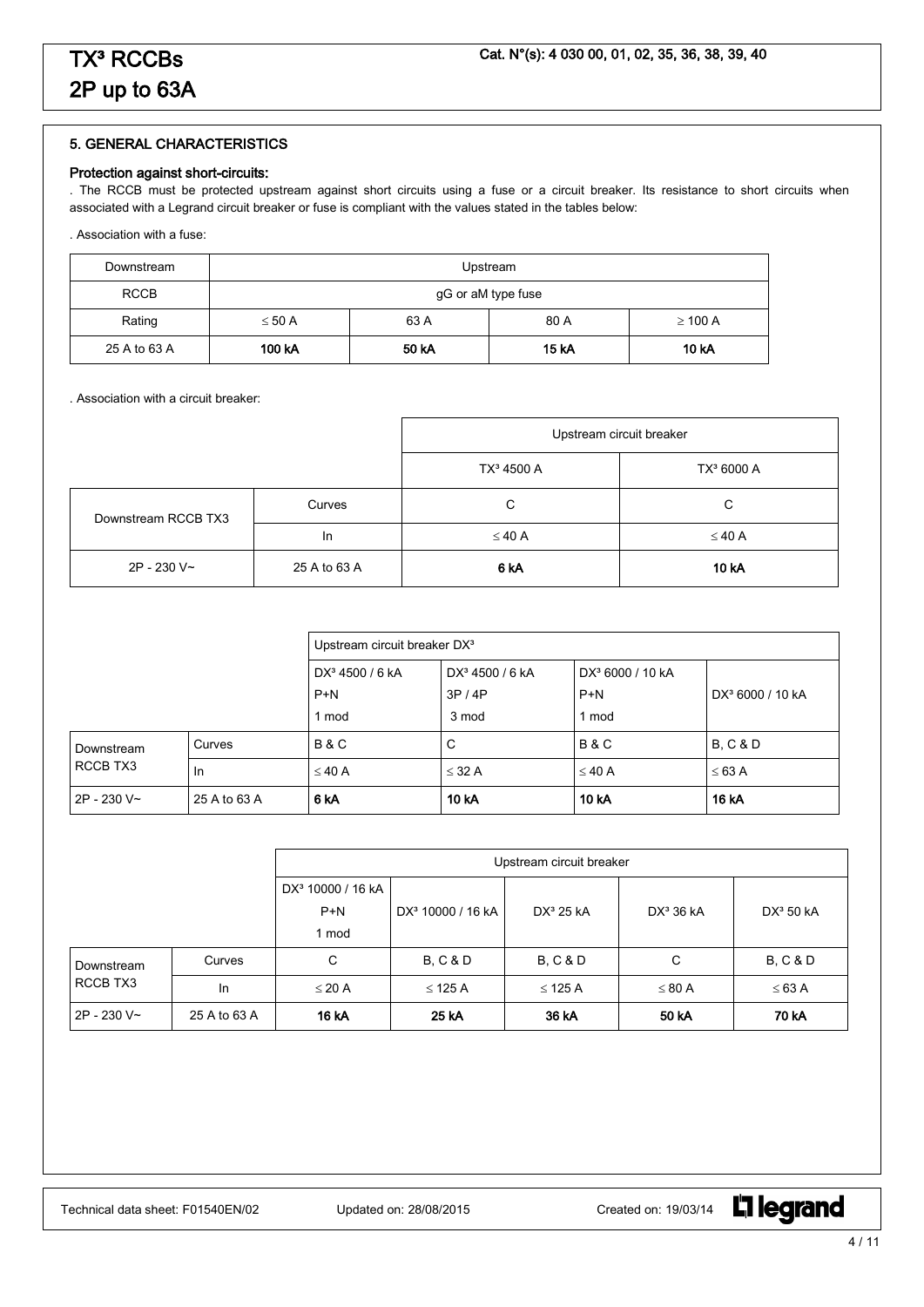# 5. GENERAL CHARACTERISTICS (continued)

# Protection against short circuits (continued):

. Association with a circuit breaker:

|                        |              | Upstream circuit breaker                                       |              |              |              |  |
|------------------------|--------------|----------------------------------------------------------------|--------------|--------------|--------------|--|
|                        |              | DPX <sup>3</sup> 160 / DPX <sup>3</sup> 160 + residual current |              |              |              |  |
|                        |              | 16 kA<br>25 kA<br>50 kA<br>36 kA                               |              |              |              |  |
| Downstream RCCB<br>TX3 | <b>In</b>    | $\leq$ 160 A                                                   | $\leq$ 160 A | $\leq$ 160 A | $\leq$ 160 A |  |
| 2P - 230 V~            | 25 A to 63 A | 25 kA                                                          | 36 kA        | 36 kA        | 36 kA        |  |

. Association with circuit breakers: case of a double fault, in IT system – Resistance to the Icc of a single pole

| Downstream RCCB TX3 | Circuit breaker<br>upstream        |                              |                                   |  |  |
|---------------------|------------------------------------|------------------------------|-----------------------------------|--|--|
|                     | DNX <sup>3</sup><br>$P+N$<br>1 mod | DX <sup>3</sup><br>P+N 1 mod | DX <sup>3</sup><br>3P/4P<br>3 mod |  |  |
|                     | 4500 A / 4,5 kA                    | 4500 A / 6 kA                |                                   |  |  |
| At 230 V            | 4,5 kA                             | 4,5 kA                       | 4,5 kA                            |  |  |
| At 400 V            | 1,5 kA                             | 1,5 kA                       | 3 kA                              |  |  |

| Downstream RCCB TX3 |                                   | Circuit breaker<br>upstream       |                                      |  |
|---------------------|-----------------------------------|-----------------------------------|--------------------------------------|--|
|                     | DX <sup>3</sup><br>$P+N$<br>1 mod | DX <sup>3</sup><br>3P/4P<br>3 mod | DX <sup>3</sup><br>1P / 2P / 3P / 4P |  |
|                     | 6000 A / 10 kA                    |                                   |                                      |  |
| At 230 V            | 4,5 kA                            | 6 <sub>k</sub> A                  | 10 kA                                |  |
| At 400 V            | 3 <sub>k</sub> A                  | 3 <sub>k</sub> A                  | 3 <sub>k</sub> A                     |  |

| Downstream RCCB<br>TX <sub>3</sub> | Circuit breaker<br>upstream       |                                |                                      |                                      |                                      |  |
|------------------------------------|-----------------------------------|--------------------------------|--------------------------------------|--------------------------------------|--------------------------------------|--|
|                                    | DX <sup>3</sup><br>$P+N$<br>1 mod | DX <sup>3</sup><br>1P/2P/3P/4P | DX <sup>3</sup><br>1P / 2P / 3P / 4P | DX <sup>3</sup><br>1P / 2P / 3P / 4P | DX <sup>3</sup><br>1P / 2P / 3P / 4P |  |
|                                    | 10000 A / 16 kA                   |                                | 25 kA                                | 36 kA                                | 36 kA                                |  |
| At 230 V                           | 6 <sub>k</sub> A                  | 16 kA                          | 25 kA                                | 36 kA                                | 50 kA                                |  |
| At 400 V                           | 3 <sub>k</sub> A                  | 4 <sub>k</sub> A               | 6,25 kA                              | 9 kA                                 | 12,5 kA                              |  |

Technical data sheet: F01540EN/02 Updated on: 28/08/2015 Created on: 19/03/14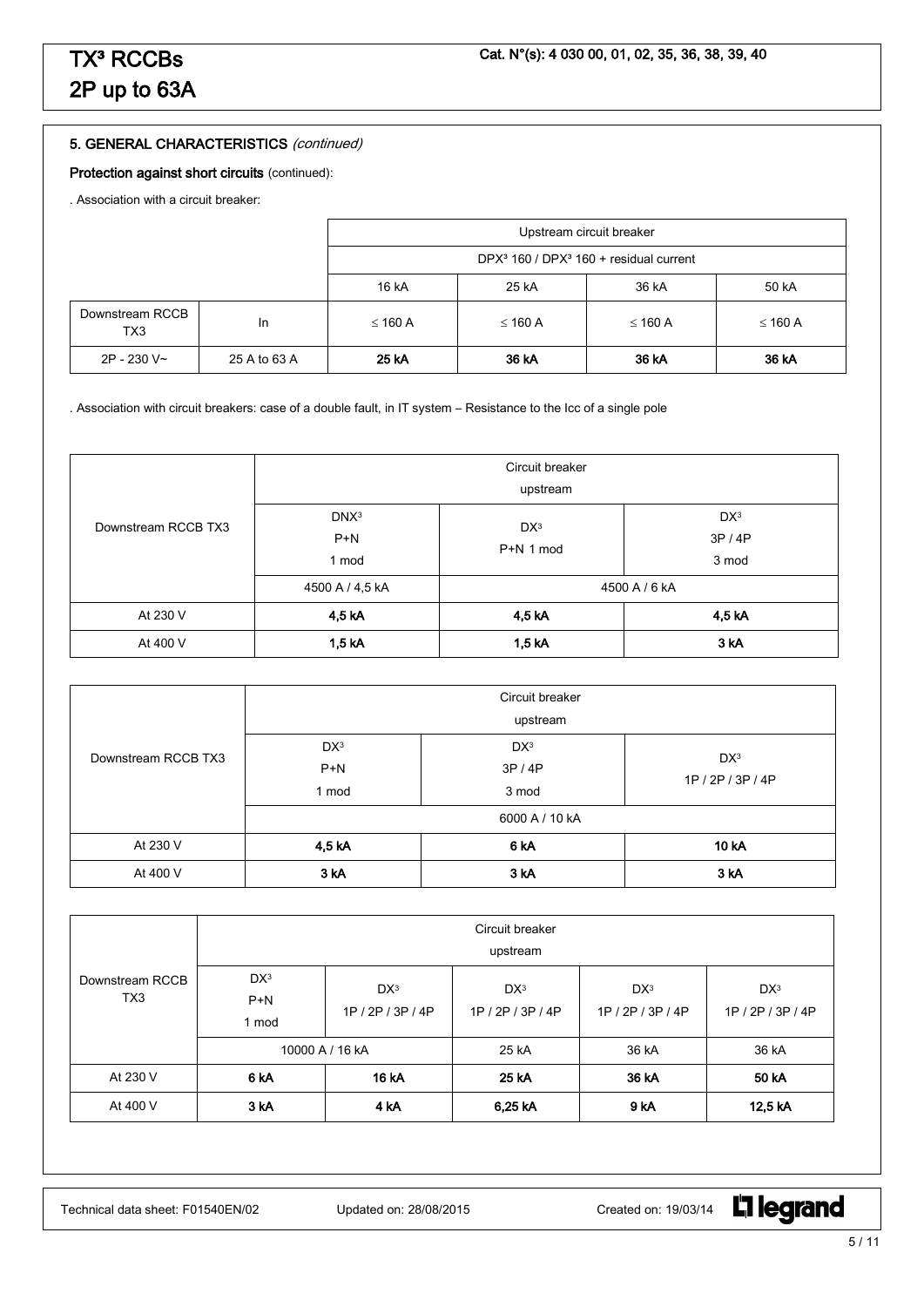# 5. GENERAL CHARACTERISTICS (continued)

# Temperature derating:

. Reference temperature: 30°C in accordance with standard IEC/EN 60947-2

|          | Ambient Temperature/In |                 |               |                |                |                |                |                |                |
|----------|------------------------|-----------------|---------------|----------------|----------------|----------------|----------------|----------------|----------------|
| In $(A)$ | $-25^{\circ}$ C        | $-10^{\circ}$ C | $0^{\circ}$ C | $10^{\circ}$ C | $20^{\circ}$ C | $30^{\circ}$ C | $40^{\circ}$ C | $50^{\circ}$ C | $60^{\circ}$ C |
| 25 A     | 25                     | 25              | 25            | 25             | 25             | 25             | 25             | 25             | 25             |
| 40 A     | 40                     | 40              | 40            | 40             | 40             | 40             | 40             | 25             | 25             |
| 63 A     | 63                     | 63              | 63            | 63             | 63             | 63             | 63             | 40             | 40             |

# Power dissipated by the device:

|        | <b>RCCB</b> |         | Power dissipated by the device (In) |
|--------|-------------|---------|-------------------------------------|
| Rating | Sensitivity | AC type | A type                              |
| 25 A   | 30 mA       | 1.6 W   |                                     |
| 25 A   | 300 mA      | 0.5W    |                                     |
| 40 A   | 30 mA       | 4 W     |                                     |
| 40 A   | 300 mA      | 1.3W    |                                     |
| 63 A   | 30 mA       | 3.1W    |                                     |
| 63 A   | 300 mA      | 3.1W    |                                     |
| 25 A   | 30 mA       |         | 1.5W                                |
| 40 A   | 30 mA       |         | 4 W                                 |

# Packaged volume and quantity:

|                              | Volume $(dm^3)$ | Packaging |
|------------------------------|-----------------|-----------|
| For all catalogue<br>numbers | 0.35            | per unit  |

### Isolation distance: (distance between the contacts)

. Handle in open position - O-Off:

- Greater than 4.5 mm

# Rated insulation voltage:

. Ui = 250 V

# Insulation resistance:

. 2 M $\Omega$ 

# Degree of pollution:

. 2

# Dielectric strength:

. 2000 V - 50 Hz

# Impulse withstand voltage:

. Uimp = 4 kV

# Protection from false tripping:

. 0.5 µs/100 kHz damped recurring wave = 200 A

.  $8/20 \,\mu s$  wave:

- AC type = 250 A

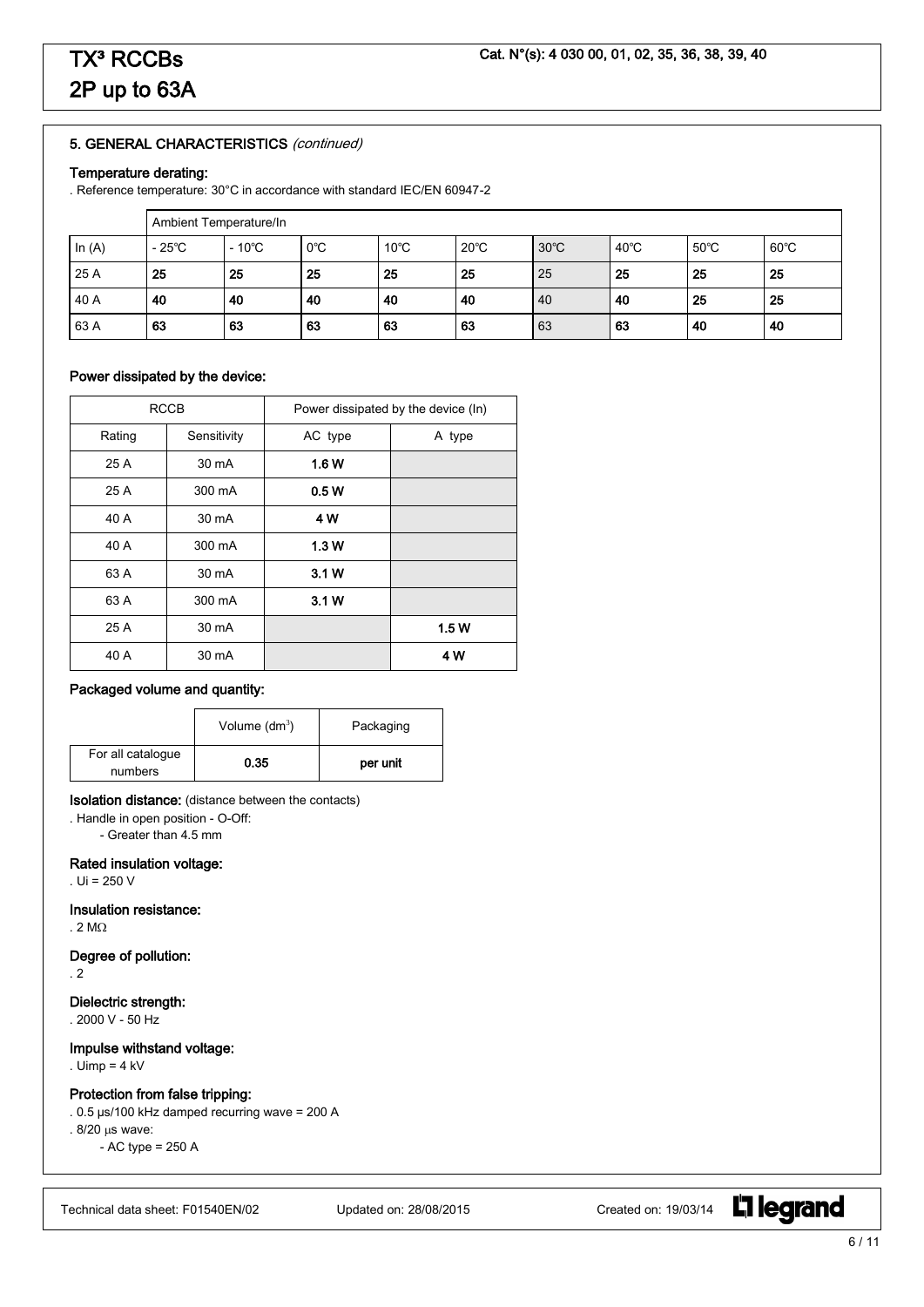#### 5. GENERAL CHARACTERISTICS (continued)

#### Protection classes:

- . Terminals protected against direct contact: - IP20 (wired device)
- . Front side protected against direct contact:
	- $-$  IP40
- . Class II in relation to metallic conductive parts
- . Protection against impacts:
	- IK04

# Weight per device:

| Catalogue Number | Description           | Weight (kg) |  |
|------------------|-----------------------|-------------|--|
| 4 030 00         | 25 A AC type 30MA     | 0.19        |  |
| 4 030 01         | 40 A AC type 30MA     | 0.19        |  |
| 4 030 02         | 63 A AC type 30MA     | 0.22        |  |
| 4 0 3 0 3 5      | 40 A A type 30MA      | 0.22        |  |
| 4 030 36         | 63 A A type 30MA      | 0.22        |  |
| 4 0 3 0 3 8      | 25 A AC type 300MA    | 0.18        |  |
| 4 0 3 0 3 9      | AC type 300MA<br>40 A | 0.18        |  |
| 4 0 3 0 4 0      | AC type 300MA<br>63 A | 0.19        |  |

#### Plastic materials used:

. Parts made of polyamide and P.B.T.

#### Enclosure heat and fire resistance:

. Resistance to incandescent wire tests at 960℃, in accordance with standard IEC/EN 61008-1

. Classification V2, in accordance with standard UL94

#### Device's upper heating value:

. Estimated heating value of a 25 or 40A 30mA AC device: 2.41 MJ

### Handle opening and closing forces:

- . Force of 23 N for closing (all ratings)
- . Force of 8 N for opening (all ratings)

### Mechanical endurance:

- . Conforms to standard NF EN 61008-1
- . Tested with 20,000 operations with no load

#### Electrical endurance:

- . Conforms to standard NF EN 61008-1
- . Tested with 10.000 operations with load (at In x Cos  $\varphi$  0.9)
- . Tested with 2.000 residual current trip operations using the test button or the fault current

#### Ambient temperatures:

- . Operating : 25°C / + 60°C
- . Storage : 40℃ / + 70℃

#### Resistance to sinusoidal vibrations: (in accordance with IEC 68.2.6)

- . Axes: x / y / z
- . Frequency: 10 to 55 Hz
- . Acceleration:  $3 g (1 g = 9.81 m.s<sup>-2</sup>)$

#### Resistance to tremors :

. Conforms to standard NF EN 61008-1

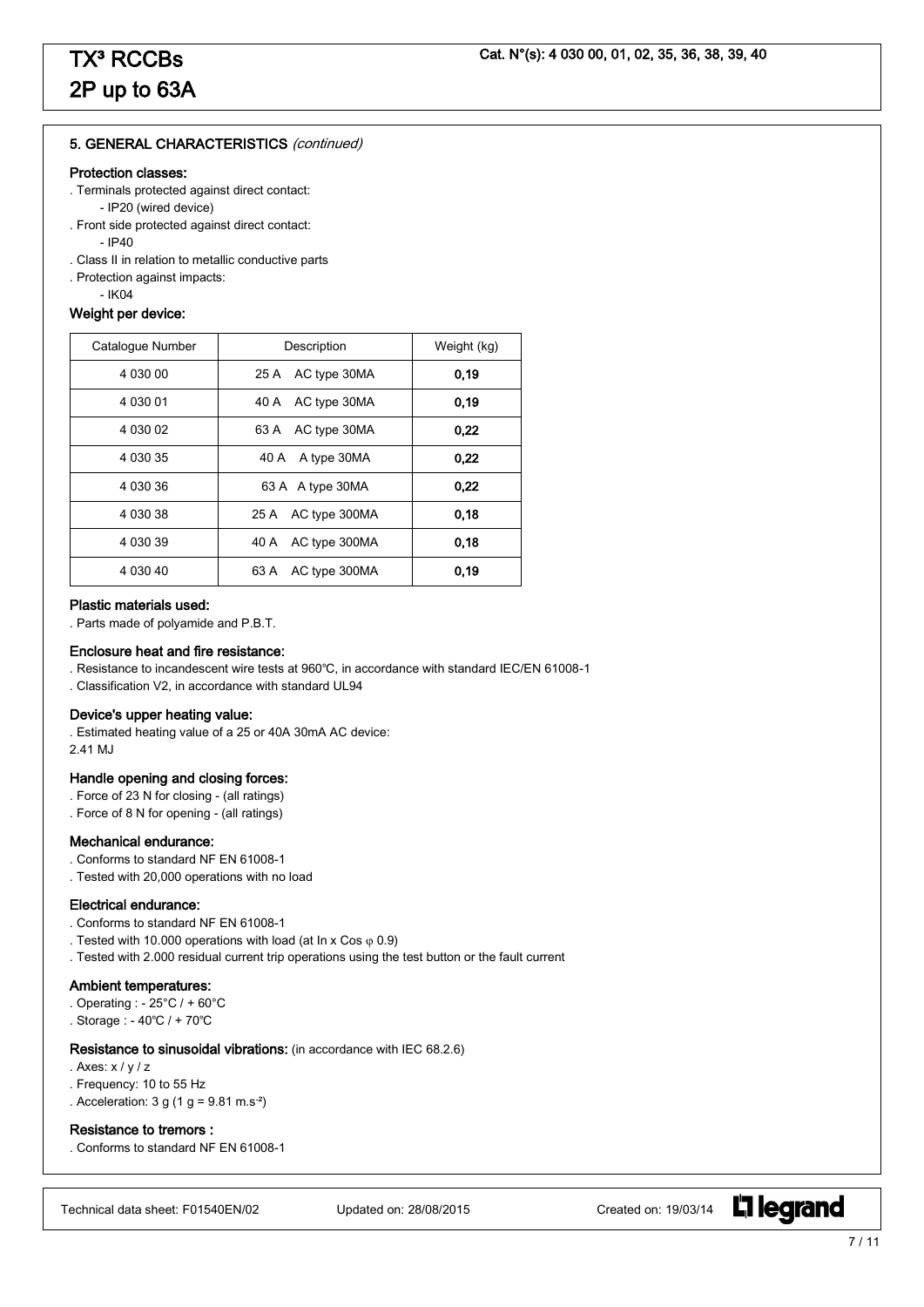#### 5. GENERAL CHARACTERISTICS (continued)

#### DC operation:

. Cannot be used with DC

### Operation at 400 Hz:

. Cannot be used at 400 Hz

#### Operation at 60 Hz:

. Can be used at 60Hz, except rating 63A, A and AC types, with sensitivity 30mA.

#### Derating of RCCBs function of the number of devices placed side by side:

When several RCCBs are installed side by side and operate simultaneously, the heat dissipation of one pole is limited. This results in an increased operating temperature for the RCCBs which may cause false tripping. Applying the following coefficients to the operating currents is recommended.

| Number of circuit breakers<br>side by side | Coefficient |  |
|--------------------------------------------|-------------|--|
| $2 - 3$                                    | 0.9         |  |
| $4 - 5$                                    | 0.8         |  |
| $6 - 9$                                    | 0.7         |  |
| $\geq 10$                                  | 0.6         |  |

These values are provided by recommendation IEC 60439-1 and the standards NF C 63421 and EN 60439-1.

In order to avoid having to use these coefficients there must be good ventilation and the devices must be kept apart using the spacing elements Cat. No. 4 063 07 (width: 0.5 module).

#### Influence of the altitude:

|                                 | $2,000 \; m$ | $3,000 \; m$ | 4,000 m | $5,000 \; m$ |
|---------------------------------|--------------|--------------|---------|--------------|
| <b>Dielectric</b><br>strength   | 2,000 V      | 2,000 V      | 2,000 V | 1,500 V      |
| Maximum<br>operating<br>voltage | 230 V        | 230 V        | 230 V   | 230 V        |
| Derating at<br>$30^{\circ}$ C   | none         | none         | none    | none         |

# 6. COMPLIANCE AND APPROVALS

#### In accordance with standards:

- . NF EN 61008-1/IEC 61008-1
- . EN/IEC 60 529 (IP)

### Environment respect – Compliance with EEC directives:

. Compliance with European Union Directives

. Compliance with Directive 2002/95/EC of 27/01/03 known as "RoHS" which provides for a restriction on the use of dangerous substances such as lead, mercury, cadmium, hexavalent chromium and polybrominated biphenyl (PBB) and polybrominated diphenyl ether (PBDE) brominated flame retardants from 1st July 2006

. Compliance with the Directive 91/338/EEC of 18/06/91 and decree 94-647 of 27/07/94

#### Usage in special conditions:

. Category C compliant (testing temperature of -25°C to +70°C, resistant to salt spray) in accordance with the classification defined in Appendix Q of standard IEC/EN 60947-1

#### Plastic materials:

. Zero halogen plastic materials.

. Labelling compliant with ISO 11469 and ISO 1043.

Technical data sheet: F01540EN/02 Updated on: 28/08/2015 Created on: 19/03/14

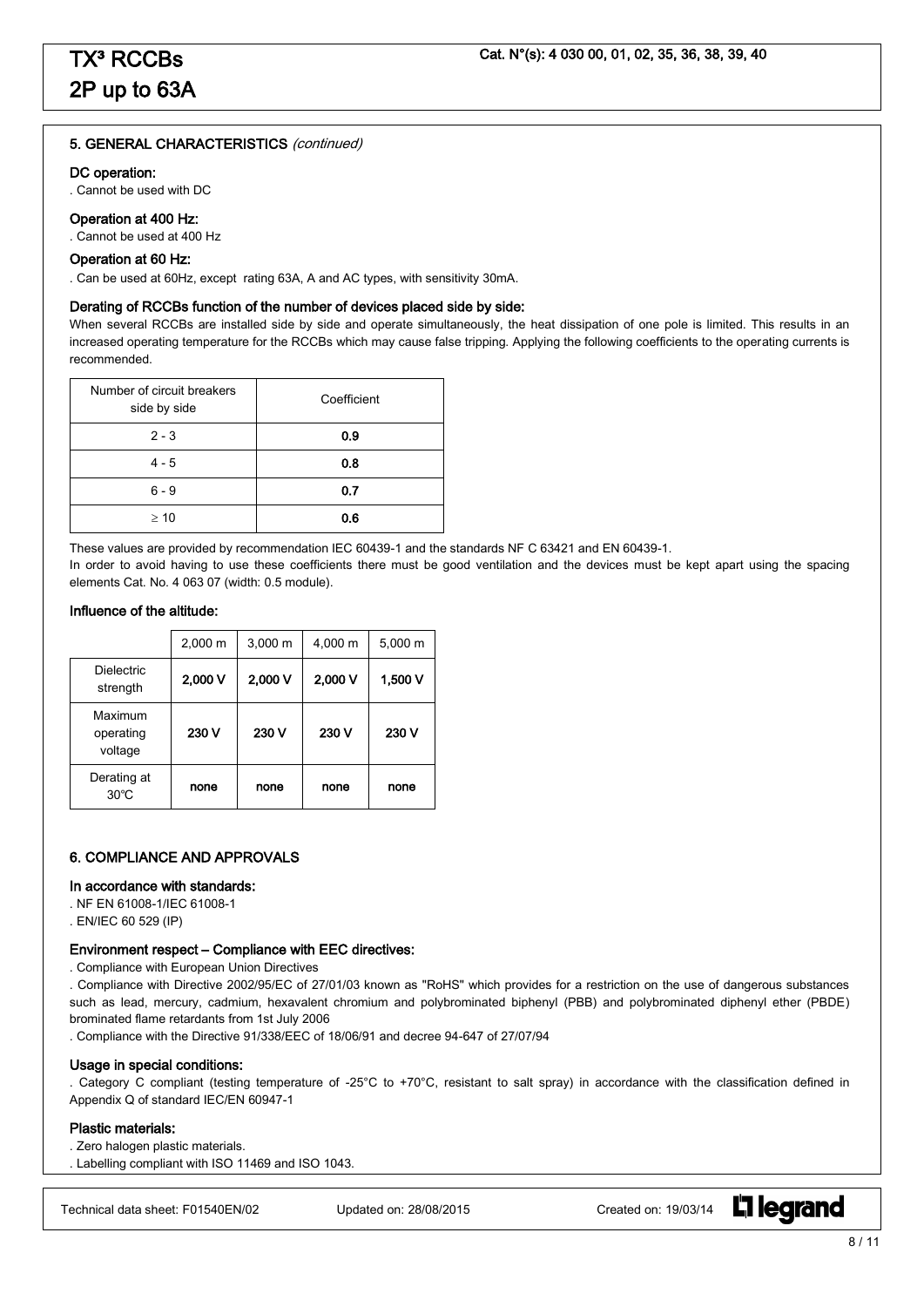# 6. COMPLIANCE AND APPROVALS (continued)

# Packaging:

. Design and manufacture of packaging compliant with decree 98-638 of 20/07/98 and Directive 94/62/EC

# 7. CURVES

# Tripping current curves:

. Tripping time curve depending on the value of the fault current:

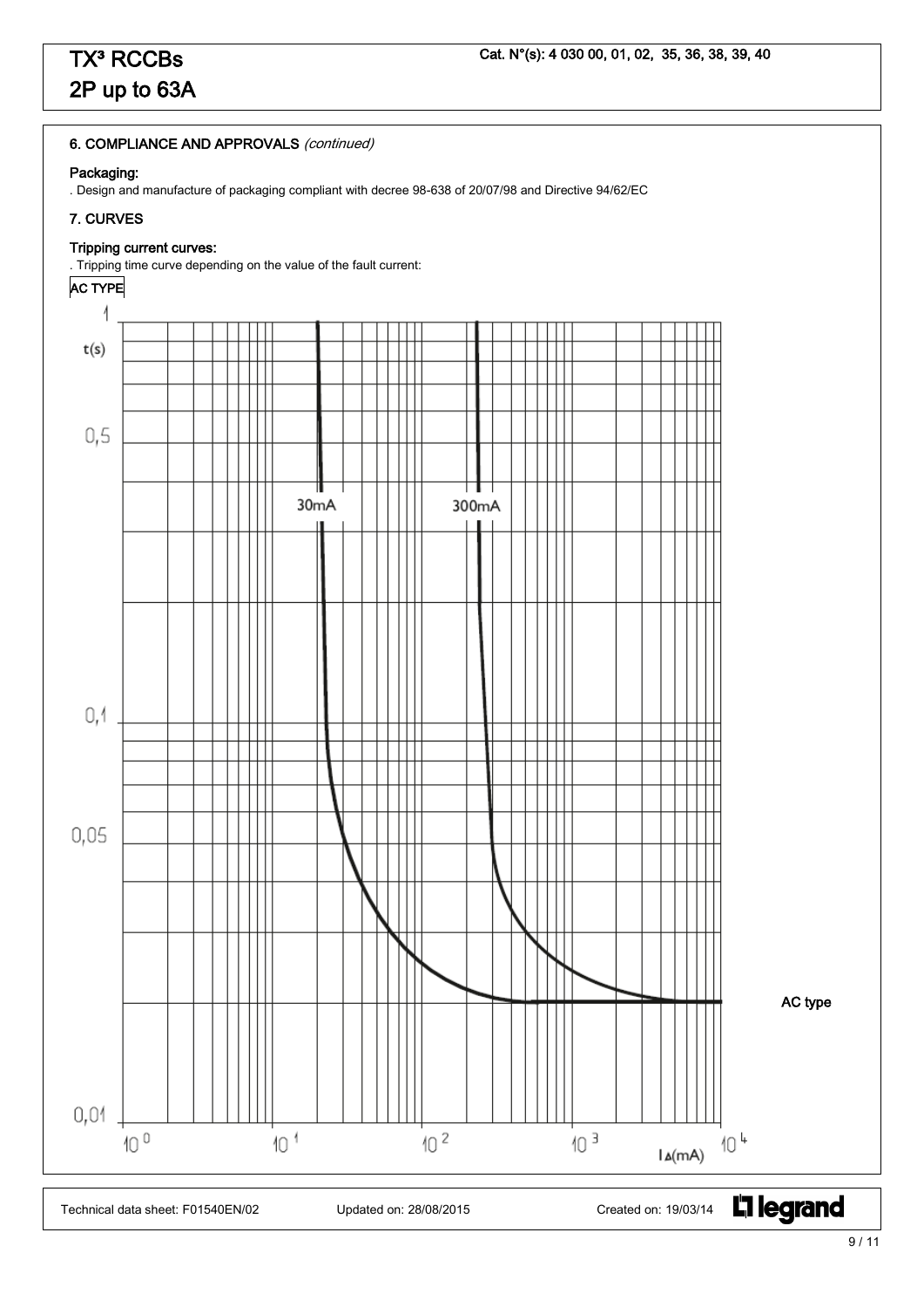# 7. CURVES

# Tripping current curves:

. Tripping time curve depending on the value of the fault current: